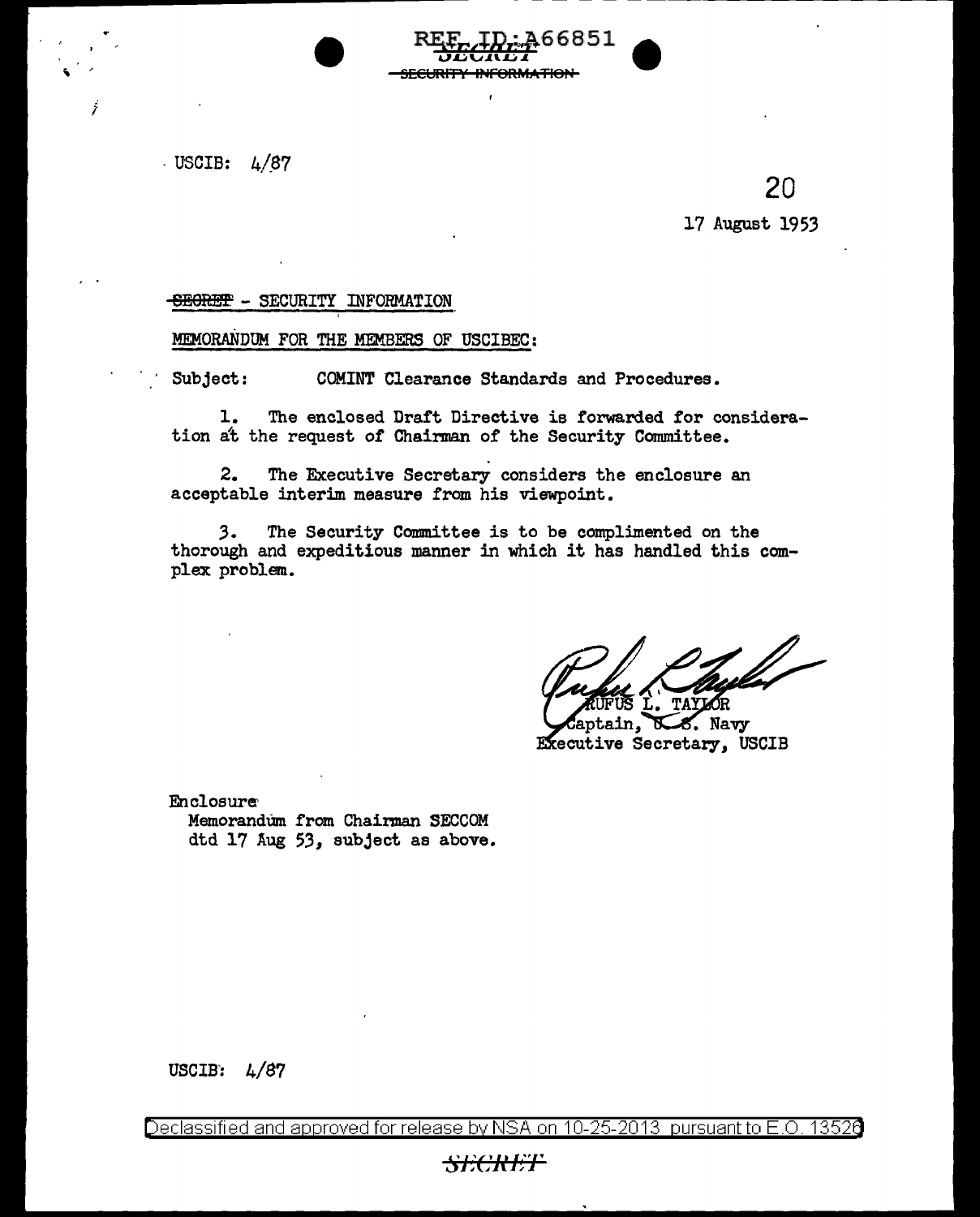17 August 1953

## SECRET - SECURITY INFORMATION

MEMORANDUM FOR THE MEMBERS OF USCIBEC:

VIA: EXECUTIVE SECRETARY, USCIB

Subject: COMINT Clearance Standards and Procedures.

Reference: USCIB  $L/85$ .

1. At its Fifth Meeting on 17 July 1953, USCIBEC agreed to refer to the Security Committee for further study and revision a proposed redrart or USCIB Directive No. 5 (USCIB 4/65).

RLA<sub>CHA</sub>RD 6831 9 :SECURITY INFORMATION

2. USCIBSECCOM has addressed itself to the problem with <sup>a</sup> view to drafting an up-to-date directive which would serve as an interim policy pending eventual preparation of a comprehensive COMINT- Security Policy.

*3.* Accordingly, the enclosed redraft of USCIB Directive No. 5 is forwarded for consideration. The redraft has the unanimous agreement of all members of SECCOM except for the last sentence of paragraph 4c. The Air Force member could not concur with the requirement for a full field or background investigation subsequent to the indoctrination of personnel cleared in accordance with the provisions of this paragraph.

*SECRE*T

FOR THE USCIB SECURITY COMMITTEE:

P. J. KARL LCDR, USN Chairman

Eh closure Proposed USCIB Directive #5 dtd 17 Aug 53.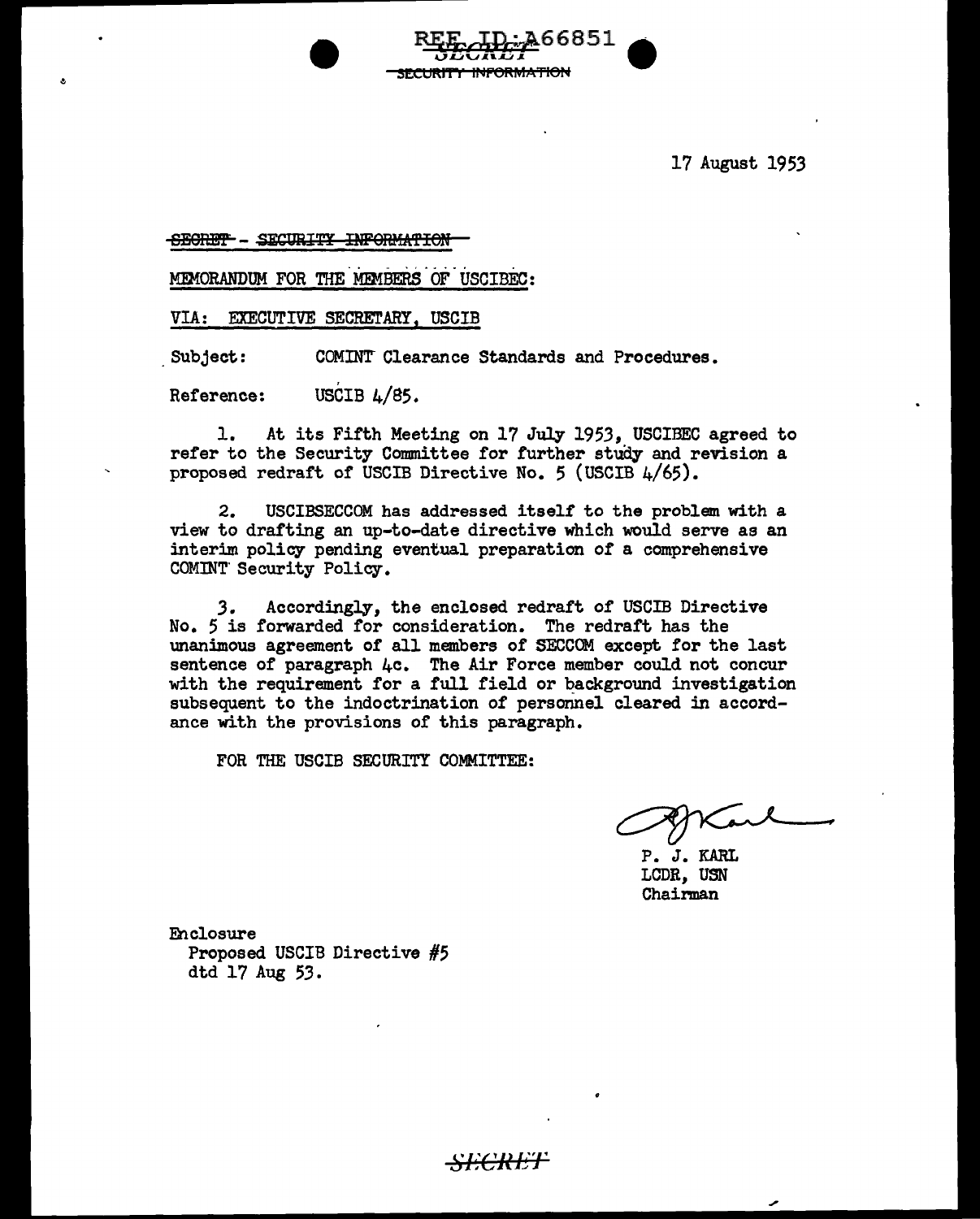

SEGRET - SECURITY INFORMATION 17 August 1953

# .<br>. <del>. . . . . . . . . . . . . . . .</del> PROPOSED UNITED STATES COMMUNICATIONS INTELLIGENCE BOARD DIRECTIVE NO. *5*  USCIB STANDARDS AND PROCEDURE

FOR CLEARANCE OF PERSONNEL FOR COMINT

1. Communication Intelligence (COMINT) is the name given to all ' processes involved in, and intelligence information and technical material resulting from, the interception and study (a) *of* foreign communications passed by wire, radio, and other electro magnetic means (except press;, propaganda, and public broadcasts) and (b) *of*  selected foreign communications sent by non-electro magnetic means. 2. The elements of the procedure for clearing a person for COMINT are, consecutively:

- a. Determination of the "need to know".
- b. Investigation, and evaluation in terms of USCIB clearance standards.
- c. Approval for indoctrination.
- d. Indoctrination (and debriefing).
- 3. DETERMINATION OF THE 'NEED TO KNOW".
	- a. The "heed to know" exists only when a knowledge of COMINT' is essential to a person for the performance of his official duties. The number of persons cleared for COMINT will be held to the essential minimum.

- 1 -

## <del>SECRET\*</del>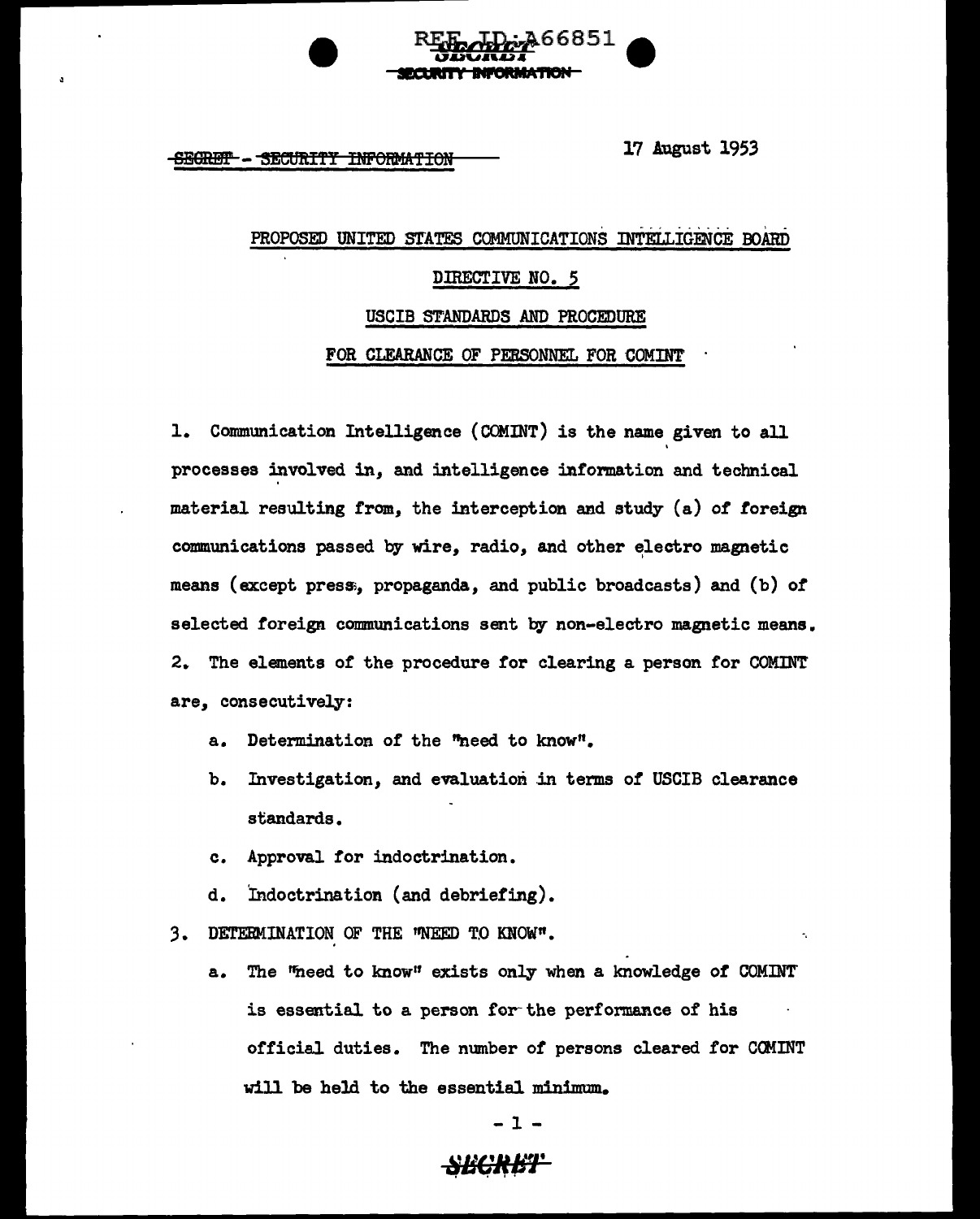

- b. The responsibility for detennining the "need to know" *ot*  persons in the performance or duties under the direct cognizance and supervision of a USCIB member department or agency rests with that USCIB member department or agency, which shall act in full coordination with any other member department or agency concerned with such determination.
- c. The responsibility for determining the "need to know" of civilians under contract and employees and representatives *ot*  commercial firms and civilian research institutions which are to engage in research, or the design, development, or manu facture of equipment, pertinent to CCMINT production rests I I with the USCIB.member department or agency directing the project, which shall act in full coordination with any other member departments or agencies concerned with the project.
- d. The "need to know" *ot* all other individuals will be determined by USCIB', unless otherwise directed by the Special Connnittee for COMINT of the National Security Council.
- e. The "need to know" of boards, committees, councils and other activities of like nature under the exclusive cognizance or a USCIB' member department or agency rests with the USCIB' member department or agency concerned. The "need to know" of any other board, committee, council or activity will be determined by USCIB, unlless otherwise directed by the Special Committee for COMINT of the National Security Council.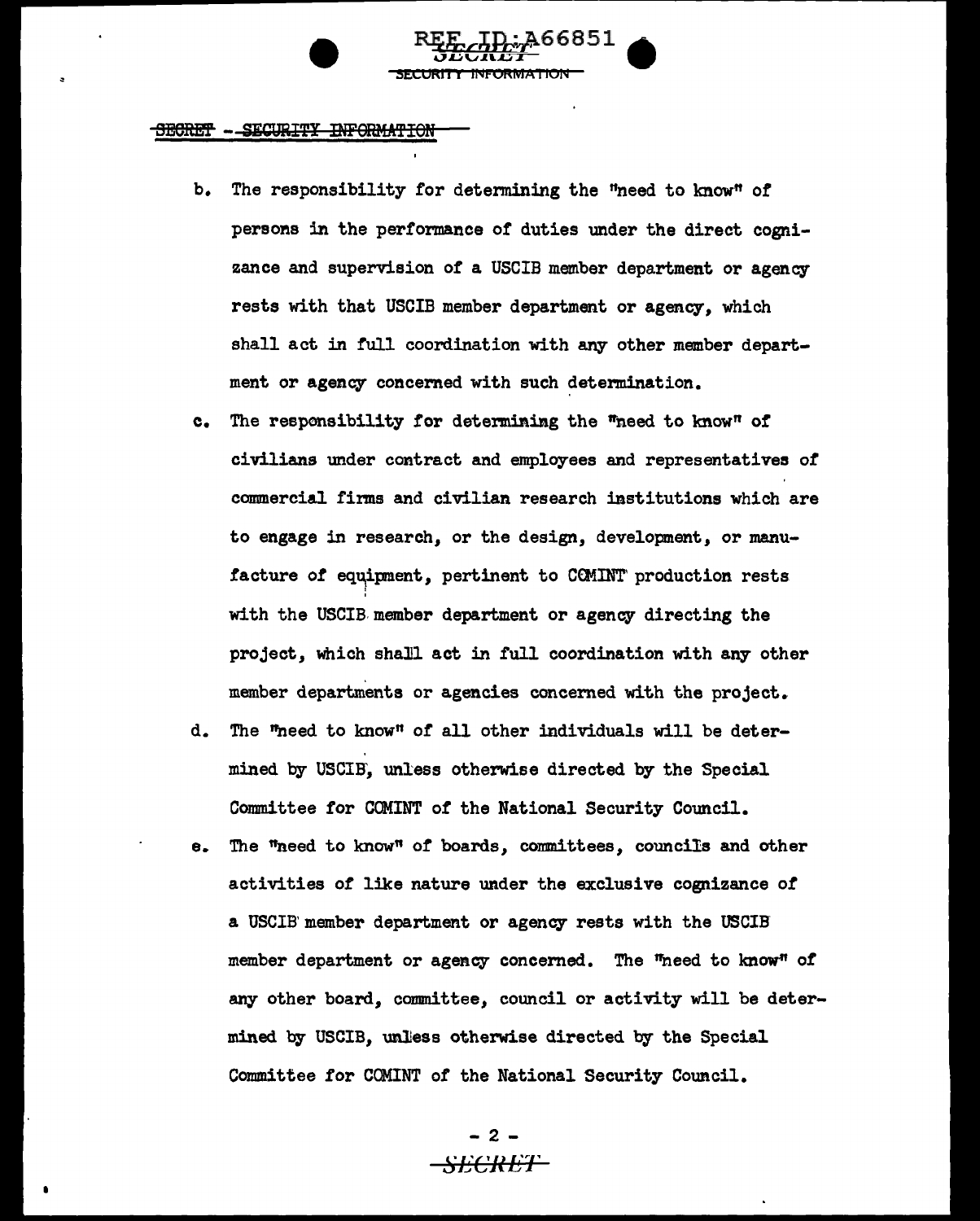f. No person will be deemed to have a "need to know" solely by virtue of perfonnance of duties on a board, committee, council, or other like activity unless such board, committee, council or activity shall be determined to have a "need to know" as a whole by competent authority as set forth herein. When the "need to know" has been determined for a board, committee, council or other activity prior to designation of the members, such board, committee, council or other activity should, insofar as practicable, be composed of members already indoctrinated for COMINT.

**REE**<sub>E</sub>LD: 466851e<sup>·</sup><br>FECRET

SECURITY INFORMATION

- 4. USCIB INVESTIGATION AND CLEARANCE STANDARDS.
	- a. USCIB standards for clearance of a person for COMINT are as follows:
		- (1) The person shall be *of* excellent character and discretion, and of unquestioned loyalty to the United States. Exceptions to this requirement may be made only as agreed by USCIB. A record of waivers granted will be maintained by the Executive Secretary, USCIB.
		- (2) The person should be a native-born U. S. citizen. <sup>I</sup> The members of his immediate family should be U. s. citizens.
		- (3) No member of the person's immediate family and no person to whom he may reasonably be supposed to be bound by ties of affection, kinship, or obligation should be of dubious loyalty to the United States.

## - *3* -<del>SECRET</del>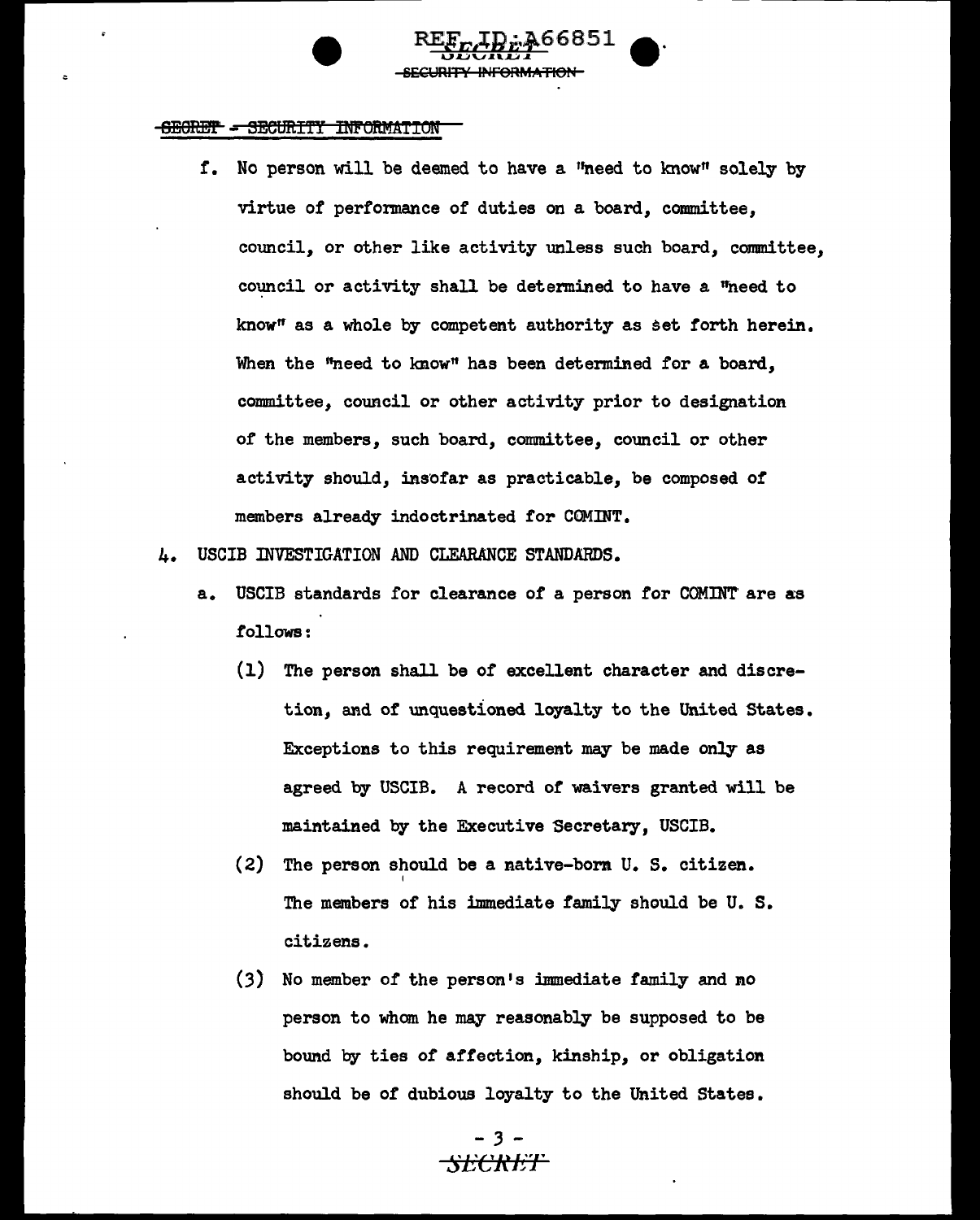### 5B0Ri!l':F - 9!9URI'fi" IN!'OltMA:TION

!

 $(4)$  No member of the person's immediate family and no person to whom he may reasonably be supposed to be bound by ties of affection, kinship, or obligation should be a resident of a foreign country having basic or critical national interests opposed to those of the U. s.

~~66851-

**SECURITY INFORMATION** 

- (5) Exceptions to any of the foregoing requirements, except the first, may be made by the USCIB member of a member department or agency but only in case of compelling need after every reasonable assurance has been obtained that, in the circumstances, the security risk involved is negligible.
- b. To permit evaluation on the basis of the foregoing requirements each person to be cleared for COMINT shall, prior to clearance, be required to furnish a signed Personal History Statement or other documentation containing information essentially similar to that called for in the sample form attached hereto as Annex 1, and shall be subjected to a thorough investigation which shall include at least the following:
	- (1) Check of the date and place of birth of' the individual.
	- $(2)$  Check of the national files of the FBI and of such other investigative agencies as may be pertinent to the investigation.

- 4 -

## ~~. f\_.!, ~t' <sup>1</sup>'i:l \_!.l .''~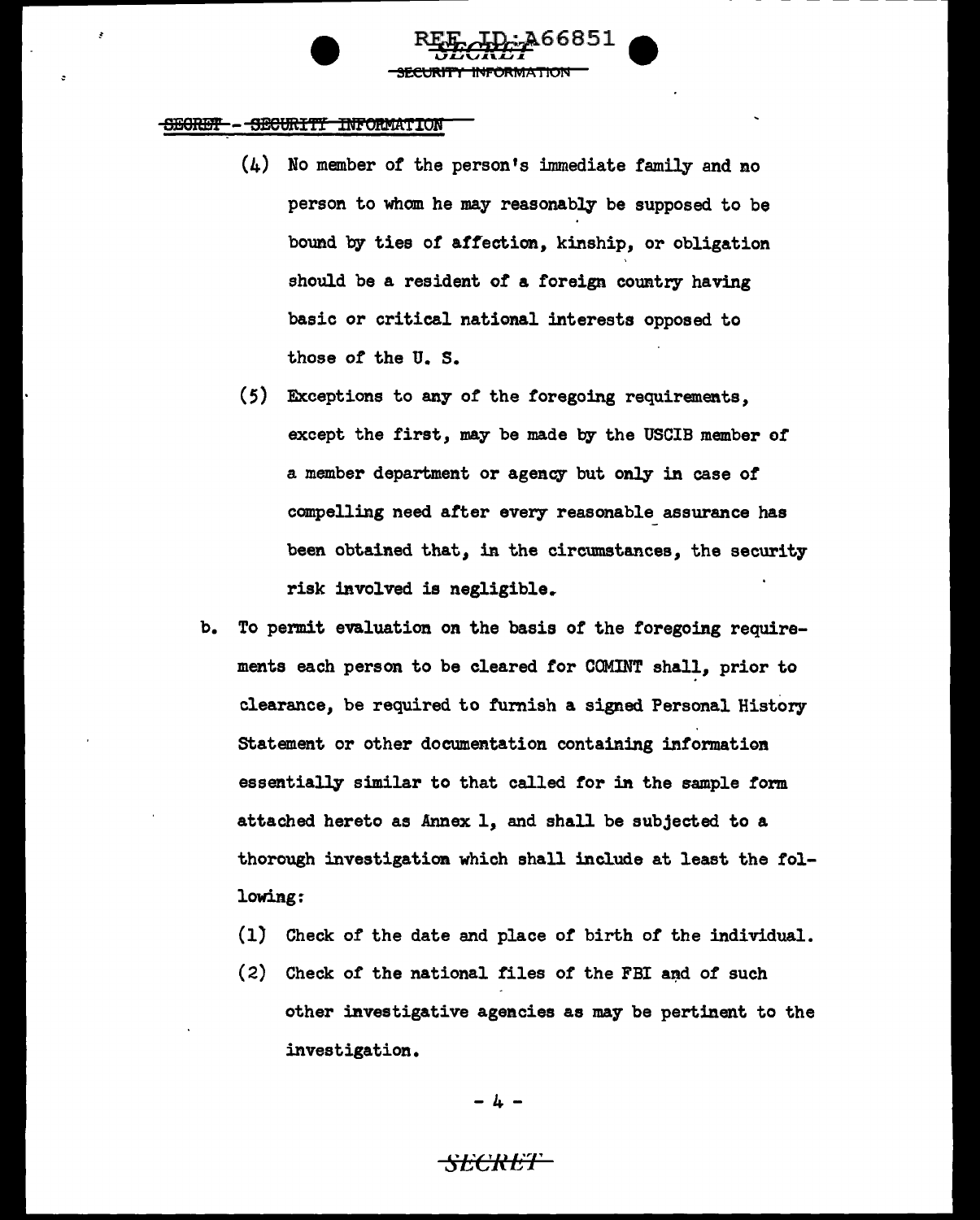(3) Local agency checks in areas where the individual has resided to consist as a minimum in every case of a check of the files of the local police, local credit agencies, the headquarters of the appropriate major subordinate command of the Department of Defense (if necessary), and such other agencies as may be pertiment.

*FEfBci&if!66as1* e

SECURITY INFORMATION

- $(4)$  Check of records of the person's military service, if any.
- (5) Verification of information provided concerning education and affiliations.
- (6) Interviews with at least three character references, and a check made with former employers.
- (7) Interviews with at least two additional character references found throu gh the proceding steps in the investigation.
- c. Officers of the Armed Forces and *of* the Foreign Service of the United States with more than 10 years' continuous active commissioned service and civil officials appointed by the President and approved by the Senate need not necessarily be subjected to the complete formal investigation as outlined above in paragraph 4b. Before the indoctrination of such persons, however, all pertinent records readily available in the Washington area will be scrutinized with a view to determining whether any questionable traits

- *5* -

## $\cdot$ SECRET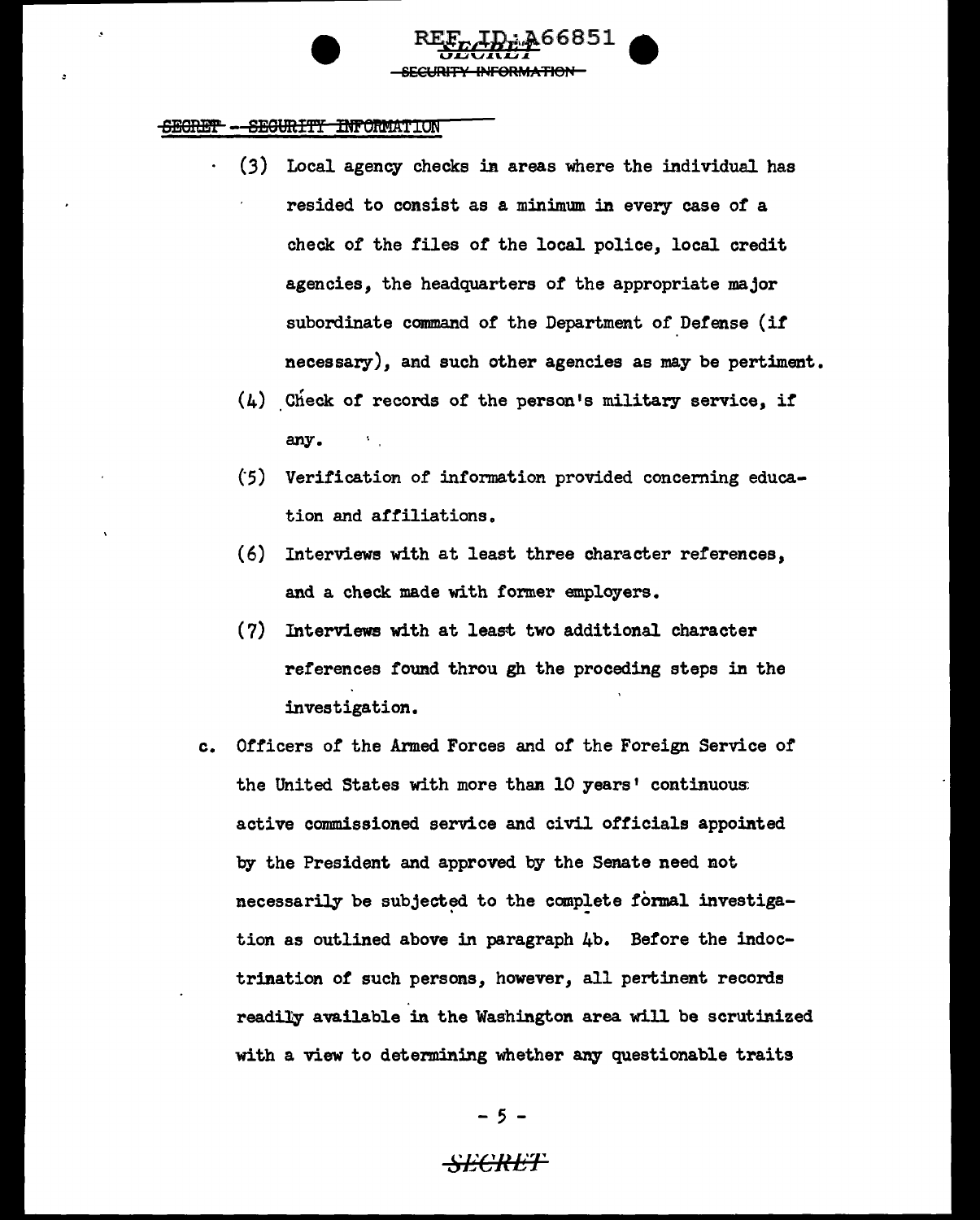have been noted during his entire period of commissioned service. A full field or background investigation will be initiated as soon as practicable.

SECURITY INFORMATION

REF ID; A66851<br><del>SECRET</del>

- d. In each case the responsibility for initiating and conducting the required investigation and for making the evaluation based on the foregoing standards for clearance rests with the authority which has determined the "need to know". However, where the Secretary *of* Defense or USCIB has determined the "need to know", this responsibility may be delegated by the Secretary *of* Defense to a member department or agency tinder his cognizance, or will be delegated by USCIB to an appropriate member department or agency, in each specific instance.
- e. In emergency, or when there is other compelling need to I clear a person for COMINT prior to completion *of* the full prescribed investigation, and the responsible authority has determined upon such advance clearance (paragraph 5c, hereinafter), such investigative checks as are immediately possible shall be made at once, and the full investigation and final evaluation shall be completed at the earliest practicable moment. Interim clearances granted on this basis must be held to a minimum.

- 6 -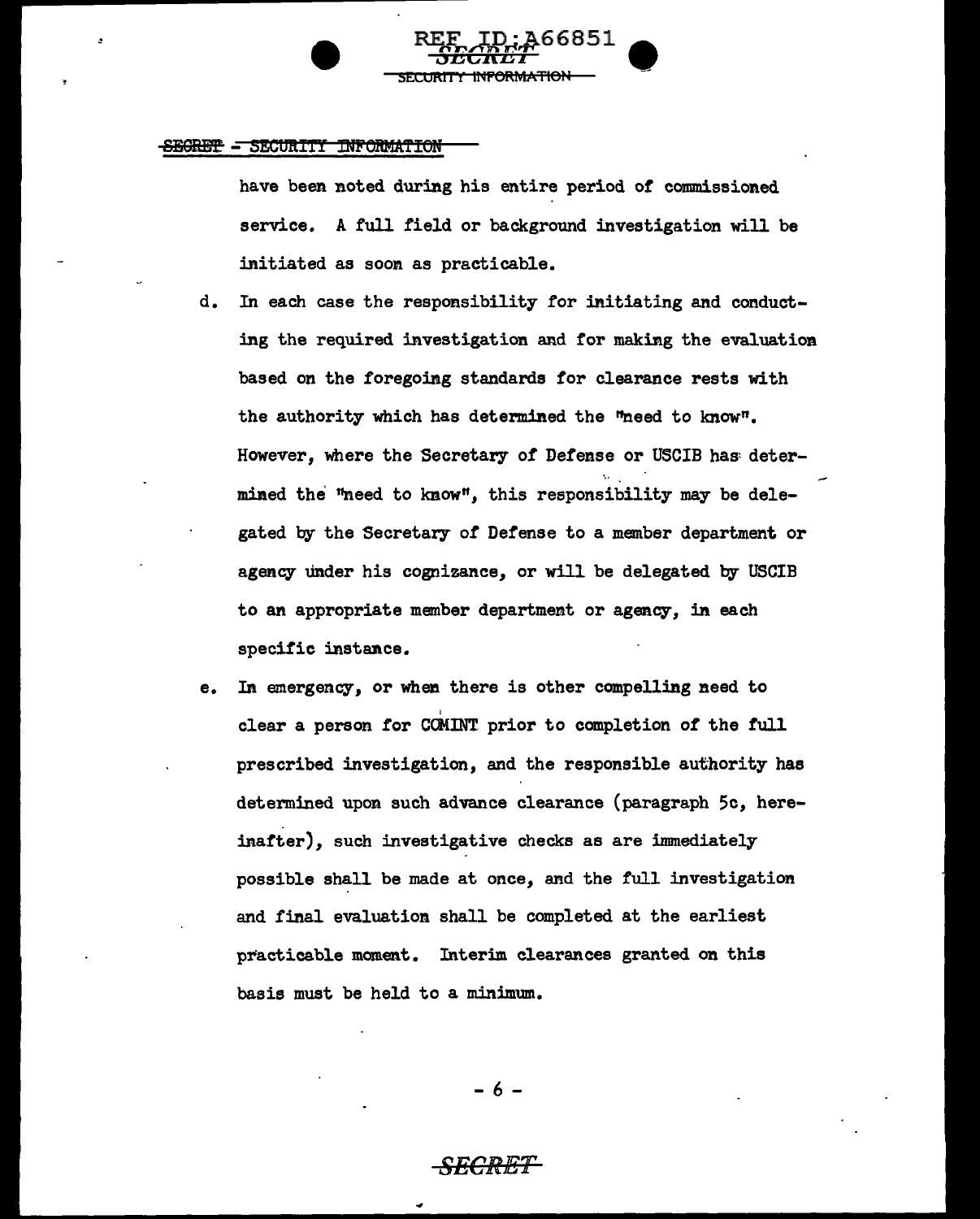#### SECURITY INFORMATION <del>SECRET</del>

- 5. APPROVAL FOR INDOCTRINATION.
	- a. The responsibility for approving the indoctrination or a person tor COMJNT rests with the authority which has determined his "need to know.". When determination of the "need to know" has involved coordination With other departments, similar coordination shall precede the decision to approve indoctrination.

REE ID:A66851  $\begin{array}{ll} \texttt{EF} & \texttt{ID} : \texttt{A66851} \ \texttt{SECREF} \ \texttt{F} \end{array}$ 

SECUR<del>ITY INFORMATIO</del>N

- b. In a case where the responsibility for approving indoctrination rests with the Secretary of Defense or with USCIB, the organization which has been charged with making the required investigation and evaluation (paragraph  $\mu$ d, above) shall furnish to the approving authority the following:
	- (1) A certification that the person under consideration meets; all USCIB clearance standards (or a statement to the contrary, with particulars).
	- (2) Any reports of the investigation and documents pertinent thereto which the Secretary of Defense or USCIB may require in the specific instance.
- c. In an emergency, or when there is other compelling need, in the national interest, to indoctrinate a person for CCMINT prior to completion of the full prescribed investigation, the authority which has determined the "heed to know" may approve such prior indoctrination. Indoctrinations granted on this basis must be held to a minimum.

# - 7 - *SECRET*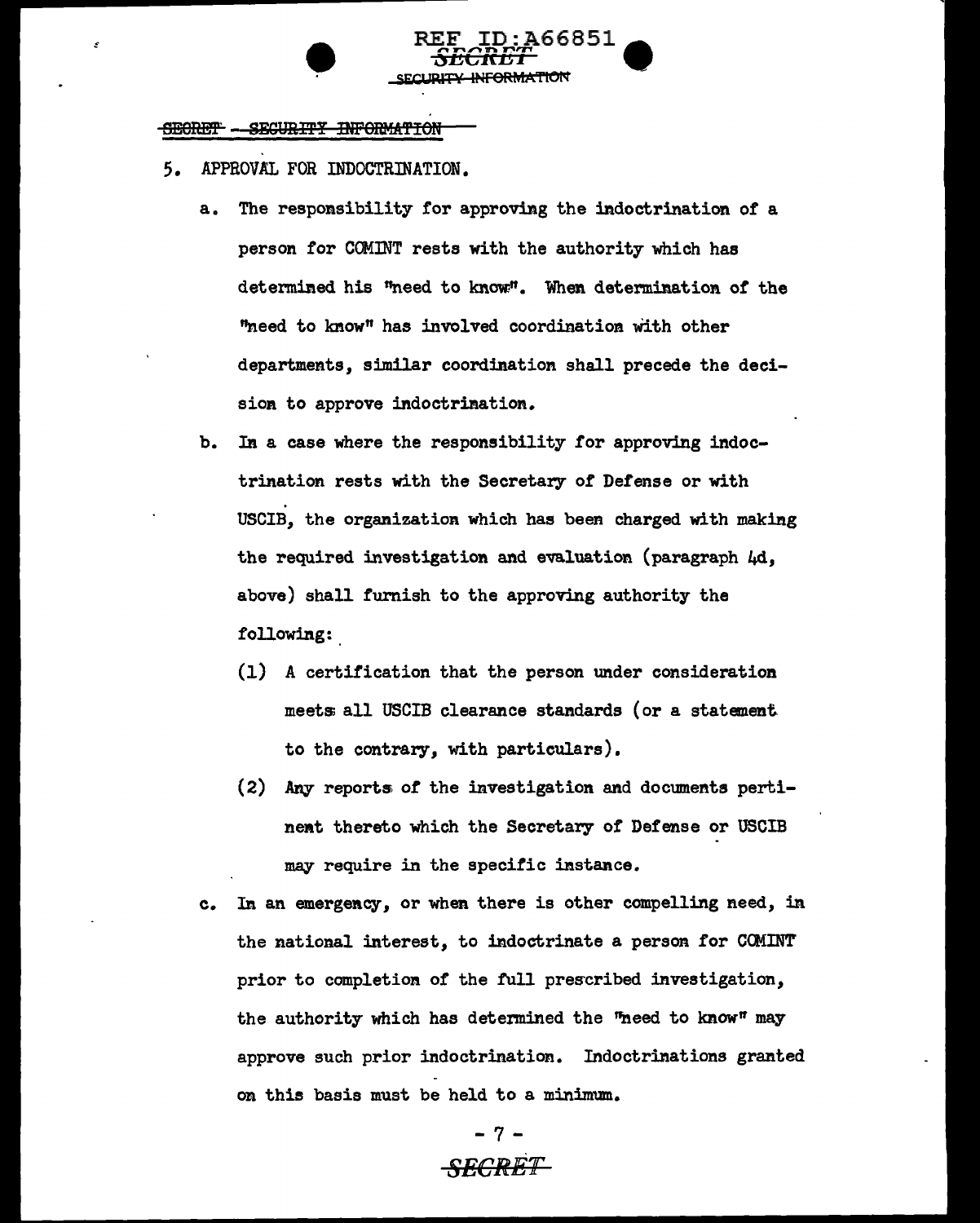

- 6. DIDOCTRINATION AND DEBRIEFING.
	- a. Indoctrination is defined as instruction as to the nature of COMINT and the security regulations and practices which govern the handling of CCHINT material and COMINT activities.
	- b. Each person who is to be indoctrinated for COMINT' shall:
		- $(1)$  be thoroughly and carefully instructed in the general nature of' COMINT and the general principles of COMINT protection, or
		- (2) completely familiarize himself' with the specific regulations which govern the dissemination and safeguarding of that CCMINT to which he is being granted access.
		- *(3)* shall be required to subscribe to an oath of secrecy.

The oath to be administered upon the indoctrination of a person for COMINT shall be essentially similar to that of the sample form attached as Annex 2.

c. REINDOCTRINAT10N. It is noted that each member department and agency is responsible to assess the need for, and conduct, such reindoctrinations as are considered necessary or desirable.

- 8 -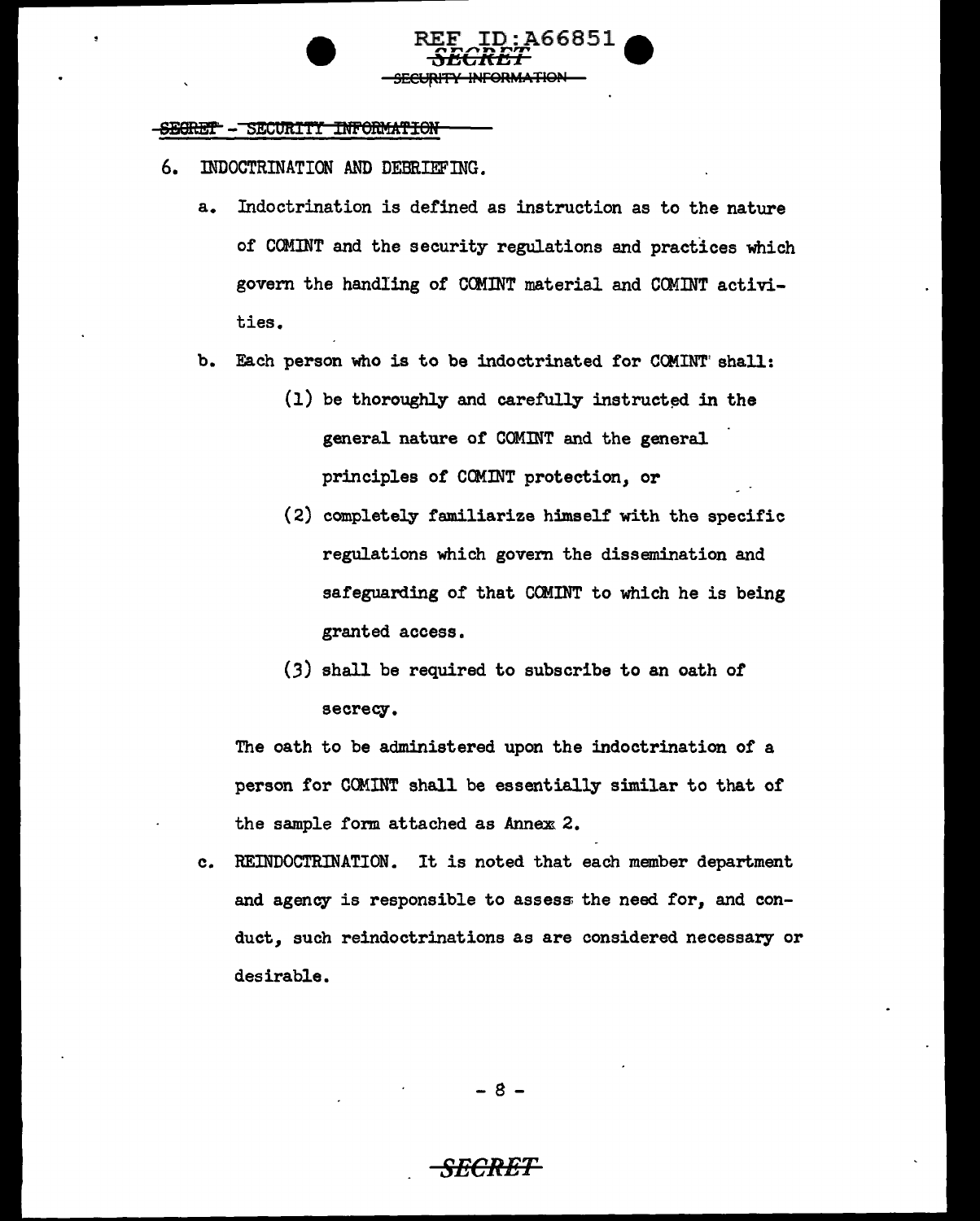d. DEBRIEFrnG' is defined as the process of reminding persons no longer authorized to have knowledge of COMmT or to receive COMINT end products that they are still bound by all security regulations pertaining thereto. When a person's "need to known has ceased to exist he shall be debarred from further knowledge of COMmT' and shall be required to subscribe to a final oath of secrecy. The oath to be administered upon the debriefing of a person who has been indoctrinated for COMINT shall be essentially similar to that of the sample form attached as Annex *3.* 

REF ID: A66851  $\mathcal{L}$  decimalization is a set of  $\mathcal{L}$ 

SECURITY INFORMATION

- e. ACCIDENTAL REVELATION OF COMINT INFORMATION. Whenever COMINT information or COMINT end products are accidentally revealed to non-indoctrinated persons, immediate action shall be taken by the cognizant member department or agency to instruct such persons as to the general nature of COMINT and to impress upon them their obligation, under U. s. Code 18, Section 798, to maintain absolute silence regarding the revelation.
- r. The responsibility for indoctrinating and debriefing a person and for administering the oaths of secrecy rests with the authority which has determined the individual's "need to know". When the Secretary of Defense or USCIB has determined the "need to know", this responsibility may be delegated by the Secretary of Defense to a member

- 9 -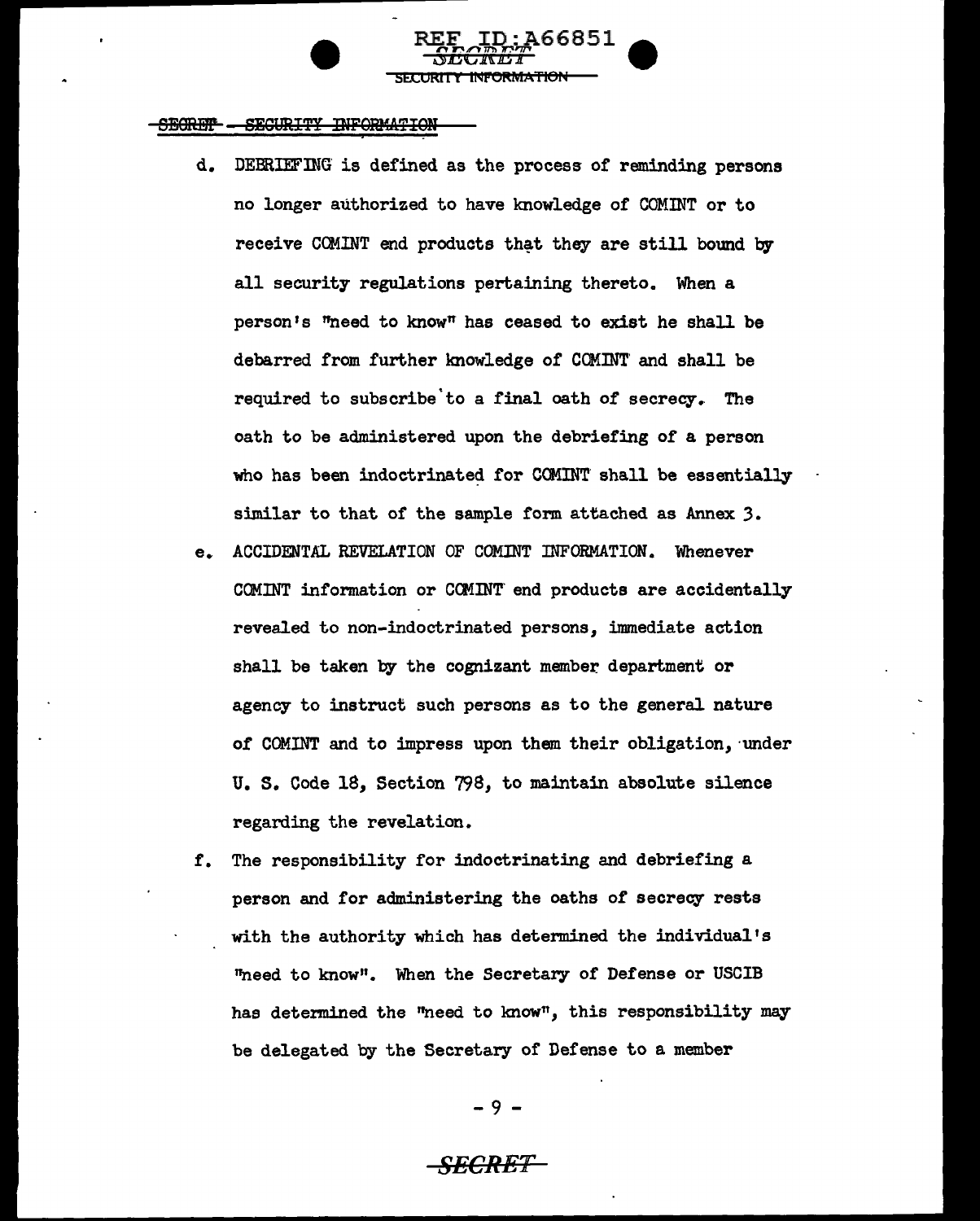department or agency under his cognizance or by USCIB to an appropriate member department or agency in each specific instance.

REF ID: A66851 ;JDG11\tD1 • **ARMATION** 

- g. Each USCIB member organization shall maintain current records of personnel indoctrinated by it for COMINT, pursuant to its own determination of "need to know", and shall keep the Executive Secretary, USCIB, informed, on a quarterly basis, of the total numbers of such personnel. The Executive Secretary, USCIB, will maintain a list of persons cleared for COMINT pursuant to the determination or the "need to known by USCIB.
- h. Each USCIB member organization will keep the Executive Secretary, USCIB, advised of the names of any individuals not under its exclusive cognizance who have been indoctrinated or debriefed by it for any reason, setting forth at the same time the date and authority under which such action was taken.
- i. Member departments and agencies or USCIB which receive, use or disseminate COMINT final products will maintain a written set of regulations for the handling and dissemination thereof, in accordance with the policies of USCIB. Each member department and agency will place on file with the Executive Secretary, USCIB, a current copy of such regulations, together with such changes as may be made thereto from time to time.

- 10 - *SECRET*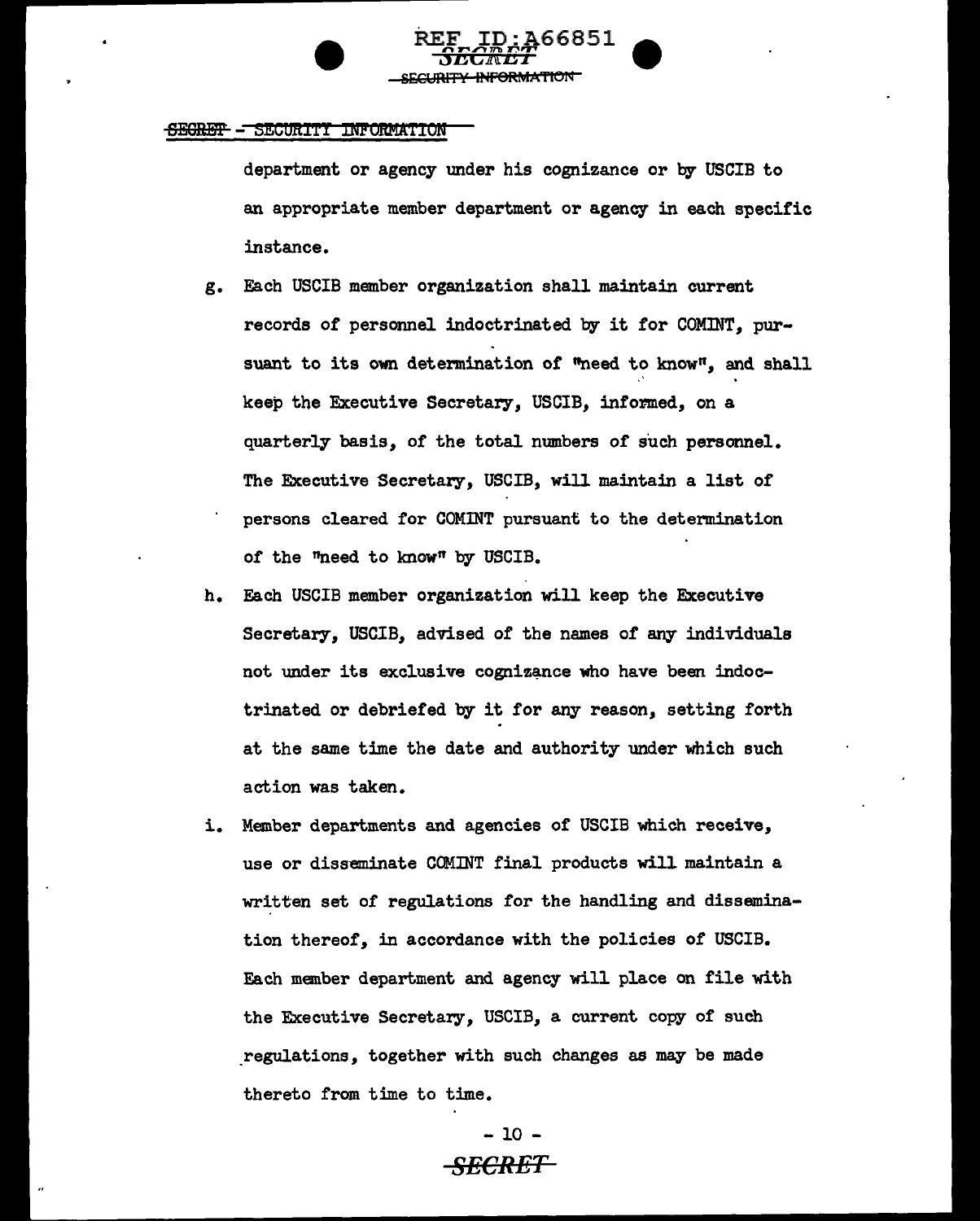## 7. PERIODIC REINVESTIGATIONS.

Persons cleared for COMINT and retaining that status permanently or over a long period of time shall be subjected to such periodic reinvestigations as are considered necessary by the USCIB member concerned. Such reopened investigations shall be conducted by the investigative services available to that member agency. The minimum requirement. for a reopened investigation shall consist of a National Agency Check and a review of an up to date Personal History Statement or other similar documentation at not to exceed five year intervals.

REF ID: A66851

<del>SECRET</del> SECURITY INFORMATION

- *8.* ADDITIONAL PROVISIONS GOVERNING INDOCTRINATION AND DEBRIEFING.
	- a. In order to assist in administrative control of duty assignments, the following procedures will be observed:
		- (1) When an individual of one USCIB' member department or agency is supplied to another member department or agency for a permanent duty assignment involving knowledge of COMINT, the receiving activity will be responsible for the required indoctrination and debriefing. The necessary investigation and evaluation prior to indoctrination may be made in coordination with the parent activity.
		- (2) The receiving activity will furnish a copy of the executed indoctrination and debriefing oaths to the parent activity immediately after their execution.

- 11 -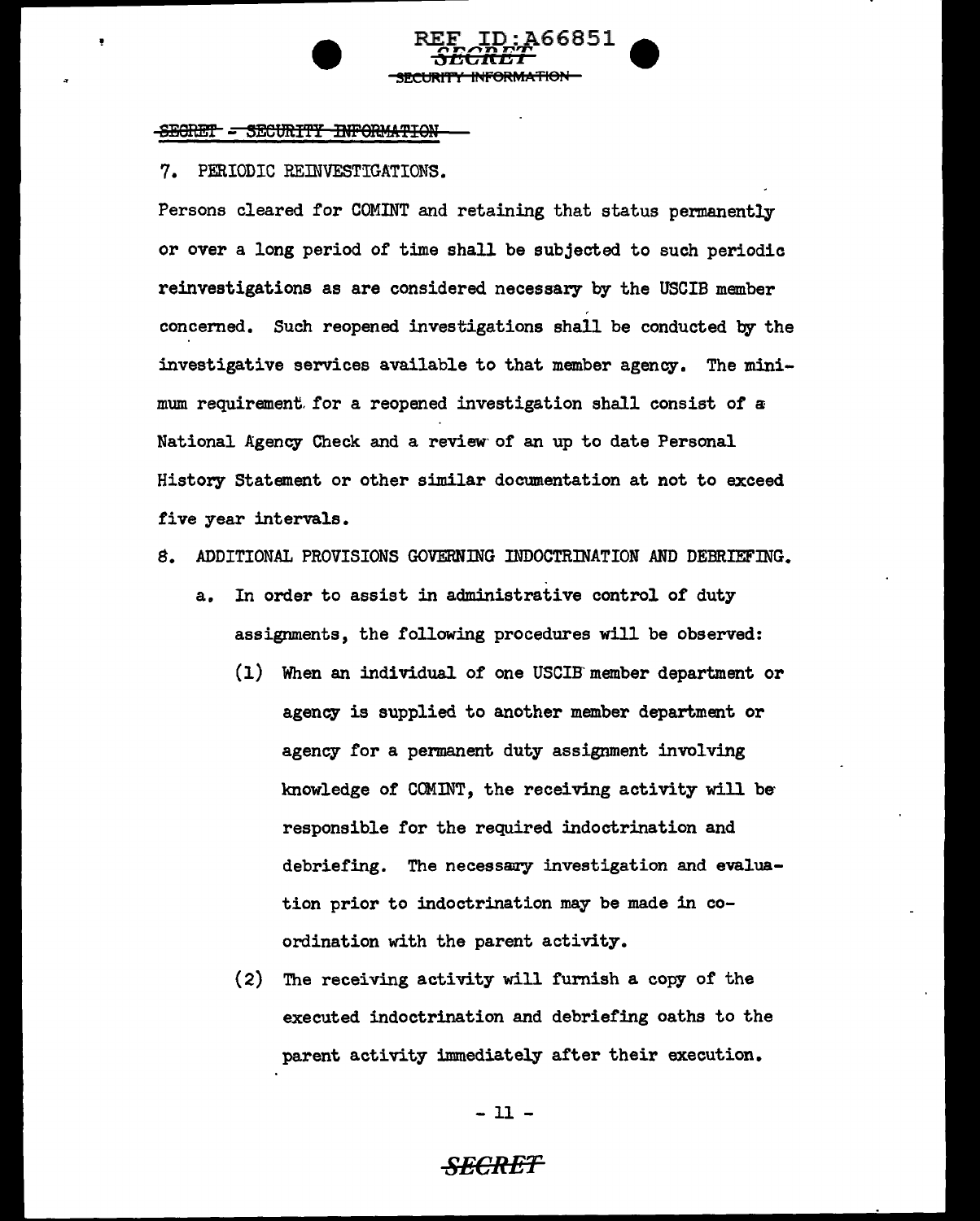, ..

(3) The indoctrination and debriefing of an individual supplied to another member department or agency for a temporary duty assignment involving knowledge of COMINT will be a responsibility of the parent activity.

 $RE_{\nu}$ ID; $A$ 66851  $\blacksquare$ SECRET VIII

<u>SECURITY INFORMATION</u>

- (4) When an individual is debriefed and returned to his parent activity for further assignment, the activity to which he was attached shall make suitable recommendations to the parent activity in regard to limitations on assignment to duties *of* a hazardous nature.
- 9. EMPLOYMENT OF PERSONNEL IN NON-INDOCTRINATED STATUS
	- a. It is desirable that all persons to be employed in the CCMINT field, directly or on a contractual basis, by a USCIB member department or agency be investigated, evaluated, and indoctrinated in accordance with the standards set forth in paragraphs  $4$  and  $6$  of this Directive. However, such persons as need not and positively will not have knowledge of, or access to, either (1) COMINT codeword information, documents and technical materials, or (2) activities which involve or produce directly such information, documents and technical material may, at the discretion of the USCIB member of the department or agency concerned, be investigated and instructed according to the standards and procedures normally applied by that member department or agency for persons requiring access to the level or classified information involved.

- 12 - *SECRET*